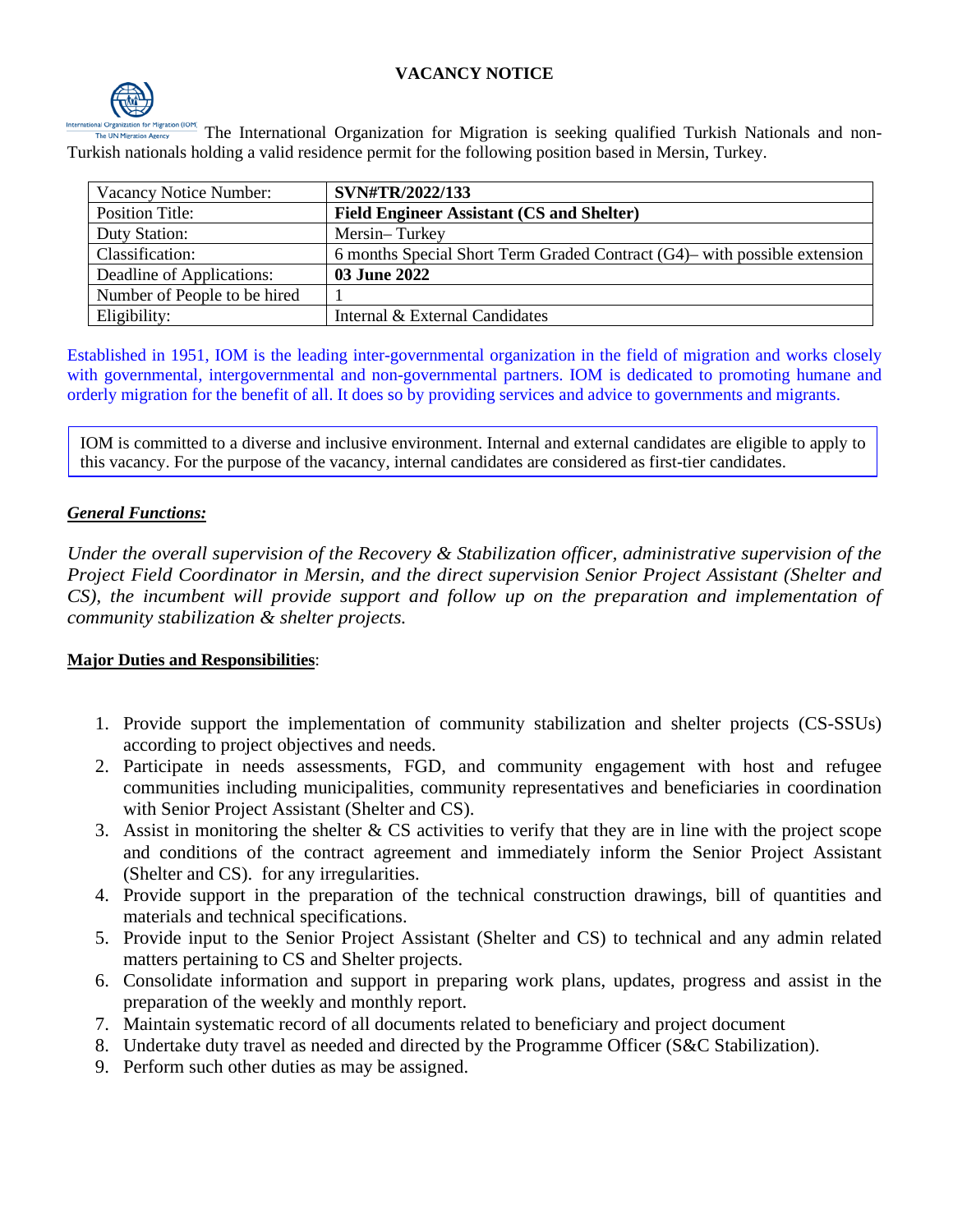## **Required Qualifications:**

# **Education:**

- University degree in Civil Engineering, Architecture or a related field from an accredited academic institution with two years of relevant professional experience.; or
- Highschool diploma with four years of relevant professional experience.

# **Experience:**

- Experience in the field of construction, engineering and contract management;
- Experience in using Auto Cad;
- Experience in implementing climate change adaptation and/or disaster risk reduction projects in the Pacific region is highly desirable;
- Work experience in remote or hardship environments;
- Experience working with a non-governmental organization and/or international organization an advantage.

## **Languages:**

- Fluency in **English and Turkish** is required.
- Working knowledge of **Arabic** is advantageous.

## **Required Competencies**

The incumbent is expected to demonstrate the following values and competencies:

**Values** 

- Inclusion and respect for diversity: Shows respect and sensitivity towards gender, culture, ethnicity, religion, sexual orientation, political conviction and other differences.
- Integrity and transparency:

Upholds and promotes the Standards of Conduct and Unified Staff Regulations and Rules.

• Delivers on commitments; manages the organization's resources reliably and sustainably.

• Embraces and encourages transparency, balancing this with the need for discretion and confidentiality as appropriate.

• Professionalism:

Demonstrates professional competence and mastery of subject matter and willingness to improve knowledge and skills.

• Shows self-control and persistence when faced with difficult problems and remains calm in stressful situations.

• Is conscientious and efficient in meeting commitments, observing deadlines and achieving results.

## **Core Competencies** – behavioural indicators *level 1*

• Teamwork: Establishes strong relationships with colleagues and partners; relates well to people at all levels.

• Is fully aware of the team purpose, respects and understands individual and collective responsibilities.